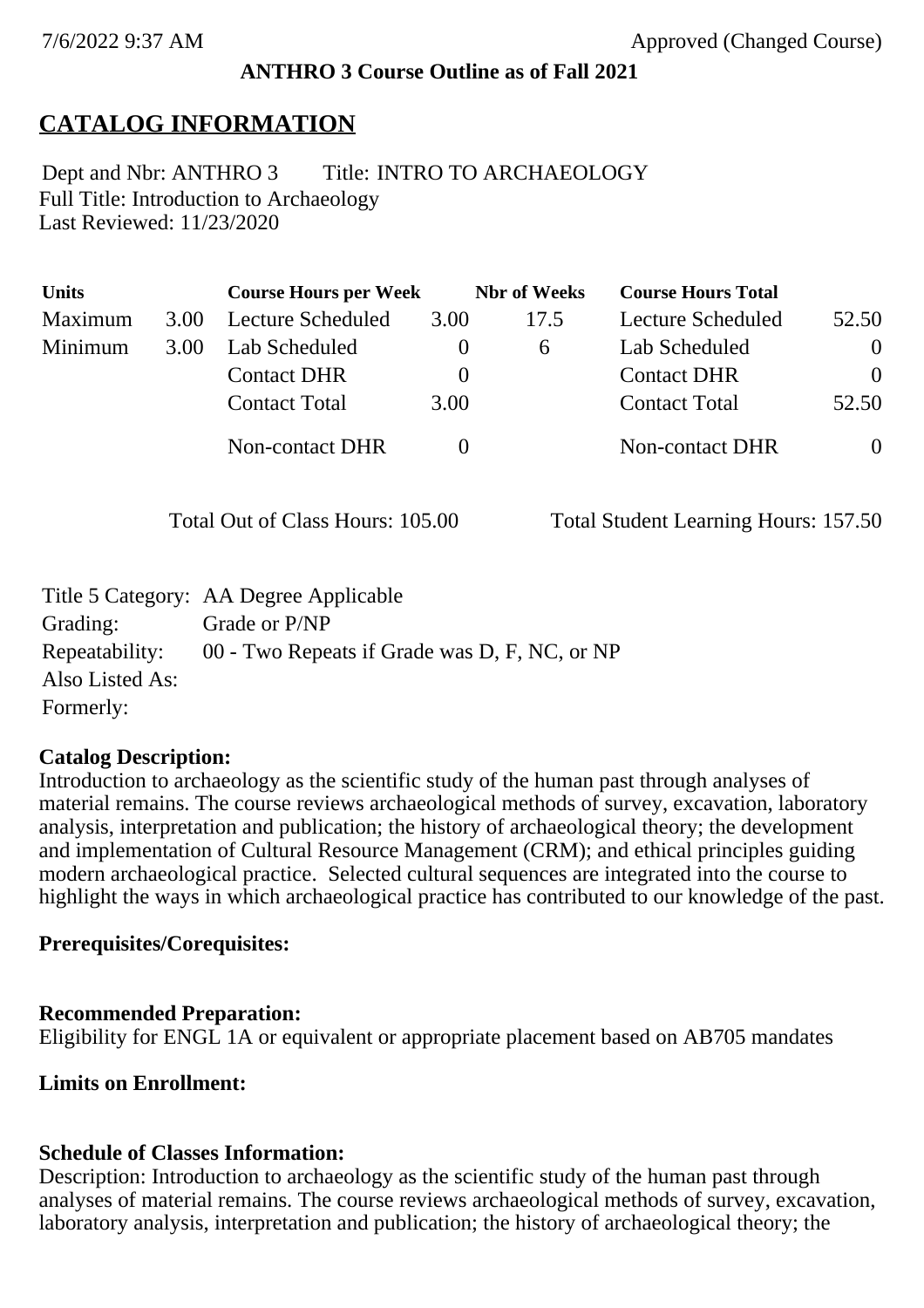development and implementation of Cultural Resource Management (CRM); and ethical principles guiding modern archaeological practice. Selected cultural sequences are integrated into the course to highlight the ways in which archaeological practice has contributed to our knowledge of the past. (Grade or P/NP) Prerequisites/Corequisites: Recommended: Eligibility for ENGL 1A or equivalent or appropriate placement based on AB705 mandates Limits on Enrollment: Transfer Credit: CSU;UC. Repeatability: Two Repeats if Grade was D, F, NC, or NP

## **ARTICULATION, MAJOR, and CERTIFICATION INFORMATION:**

| <b>AS Degree:</b><br><b>CSU GE:</b> | Area<br>I)<br><b>Transfer Area</b><br>$\mathbf{D}$<br>D1<br>D <sub>5</sub><br>D7 | Social Science<br>Anthropology and Archeology<br>Geography<br>Interdisc Social or Behavioral<br>Science | Social and Behavioral Sciences Fall 1981 | Effective:<br>Effective:<br>Fall 1981 | Inactive:<br>Inactive: |
|-------------------------------------|----------------------------------------------------------------------------------|---------------------------------------------------------------------------------------------------------|------------------------------------------|---------------------------------------|------------------------|
| IGETC:                              | <b>Transfer Area</b><br>4<br>4A                                                  | Social and Behavioral Science<br>Anthropology and Archeology                                            |                                          | Effective:<br>Fall 1981               | Inactive:              |
| <b>CSU Transfer: Transferable</b>   |                                                                                  | Effective:                                                                                              | Fall 1981                                | Inactive:                             |                        |
| <b>UC Transfer:</b> Transferable    |                                                                                  | Effective:                                                                                              | <b>Fall 1981</b>                         | Inactive:                             |                        |
| CID:<br>CID Descriptor: ANTH 150    |                                                                                  | Introduction to Archaeology                                                                             |                                          |                                       |                        |

**Certificate/Major Applicable:** 

SRJC Equivalent Course(s): ANTHRO3

[Major Applicable Course](SR_ClassCheck.aspx?CourseKey=ANTHRO3)

## **COURSE CONTENT**

### **Student Learning Outcomes:**

Upon completion of the course, students will be able to:

1. Explain how archaeology is a scientific discipline by identifying various methods and theories for evaluating evidences of material culture.

2. Discuss the development of archaeology and its role as a four-field anthropological discipline.

3. Demonstrate familiarity with the goals, guidelines, and ethical principles of archaeological investigations, cultural resources management and heritage preservation.

## **Objectives:**

Students will be able to:

- 1. Demonstrate a fundamental understanding of archaeological excavation techniques and laboratory methods.
- 2. Recognize and describe the early evidence for human behavior and practices.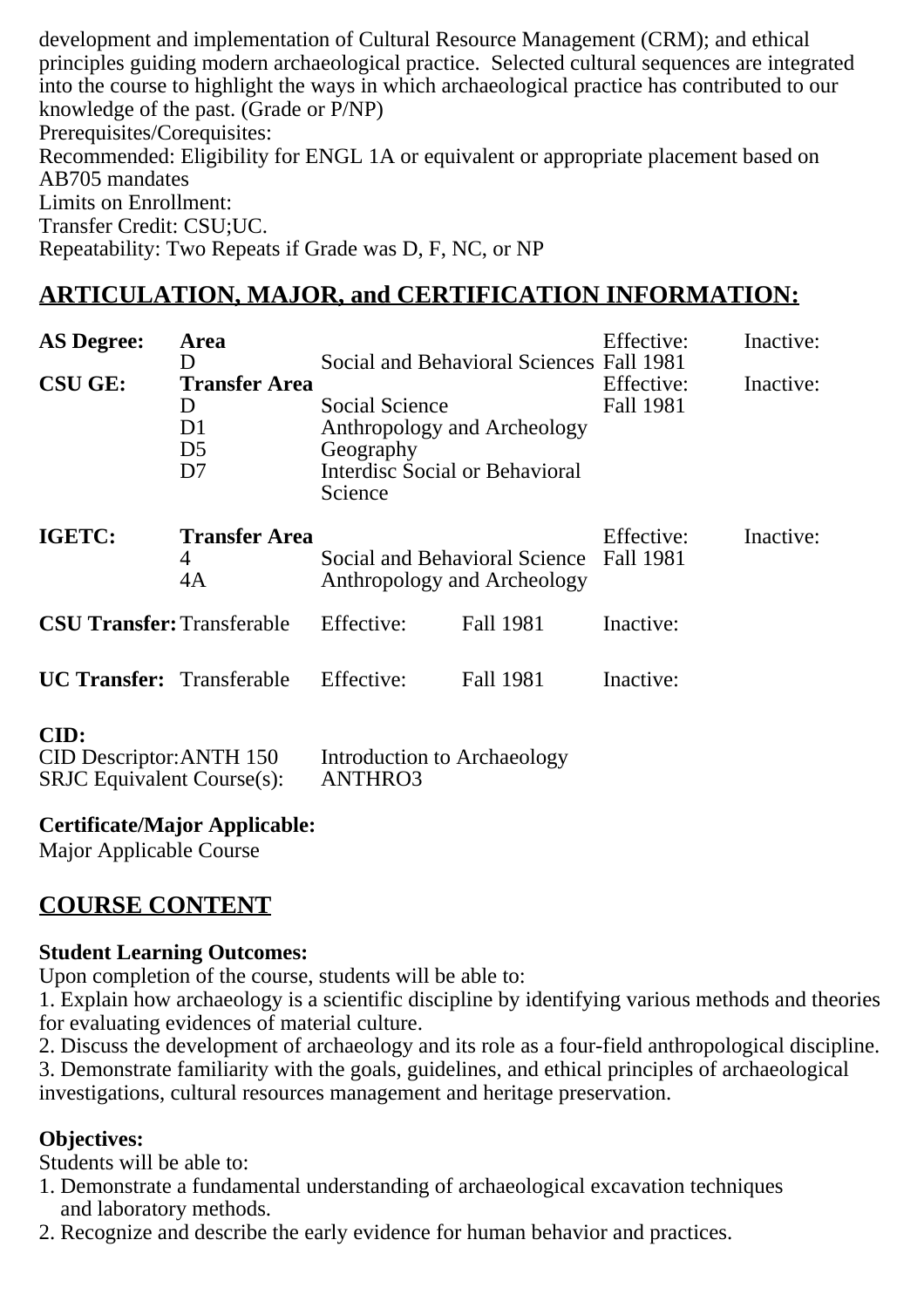- 3. Understand the nature of scientific inquiry and its applications in archaeology.
- 4. Discuss ethical principles governing archaeological research in the United States and abroad.
- 5. Identify the major goals, methods and laws of cultural resource management and heritage preservation.
- 6. Situate archaeology within the broader discipline of anthropology.

### **Topics and Scope:**

- I. The History of Archaeology
- II. Types of Artifacts and Evidence
- III. Scientific Method and Archaeological Research
- IV. Survey and Excavation Techniques
- V. Dating Methods and Chronology
- VI. Laboratory Analyses and Interpretation
- VII. Archaeological Theory
- VIII. Cultural Resource Management and Heritage Preservation
- IX. Archaeological Ethics<br>X. Bioarcheology
- **Bioarcheology**
- XI. Cultural Sequences

### **Assignment:**

1. Reading assignments (between 5-40 pages per class week)

2. Writing assignments (between a total of 2000 – 3250 words) which may include research papers, topic essays, academic style poster, or reading responses

3. Students will complete 1-3 exam(s) which can include multlipe choice, true/false, mathing items, map identification, short answer, presentation, short answer, and essay questions.

4. Optional assignments may include short 5-10 minute presentations on an archaelogical topic, a poster presentation of archaelogical topics, or completion of analytical exercises such as classification, survey techniques, or other laboratory methods; and/or problem-solving exercises such as: skeletal reconstruction, map interpretation, etc.

## **Methods of Evaluation/Basis of Grade:**

**Writing:** Assessment tools that demonstrate writing skills and/or require students to select, organize and explain ideas in writing.

Written homework, Essays, or Research papers

**Problem Solving:** Assessment tools, other than exams, that demonstrate competence in computational or noncomputational problem solving skills.

Optional assignments, such as analytical exercises  $\overline{O(1)}$  Problem solving

**Skill Demonstrations:** All skill-based and physical demonstrations used for assessment purposes including skill performance exams.

Hands-on Exercises

| Writing<br>20 - 40% |  |
|---------------------|--|
|                     |  |



| <b>Skill Demonstrations</b> |
|-----------------------------|
| $0 - 20%$                   |